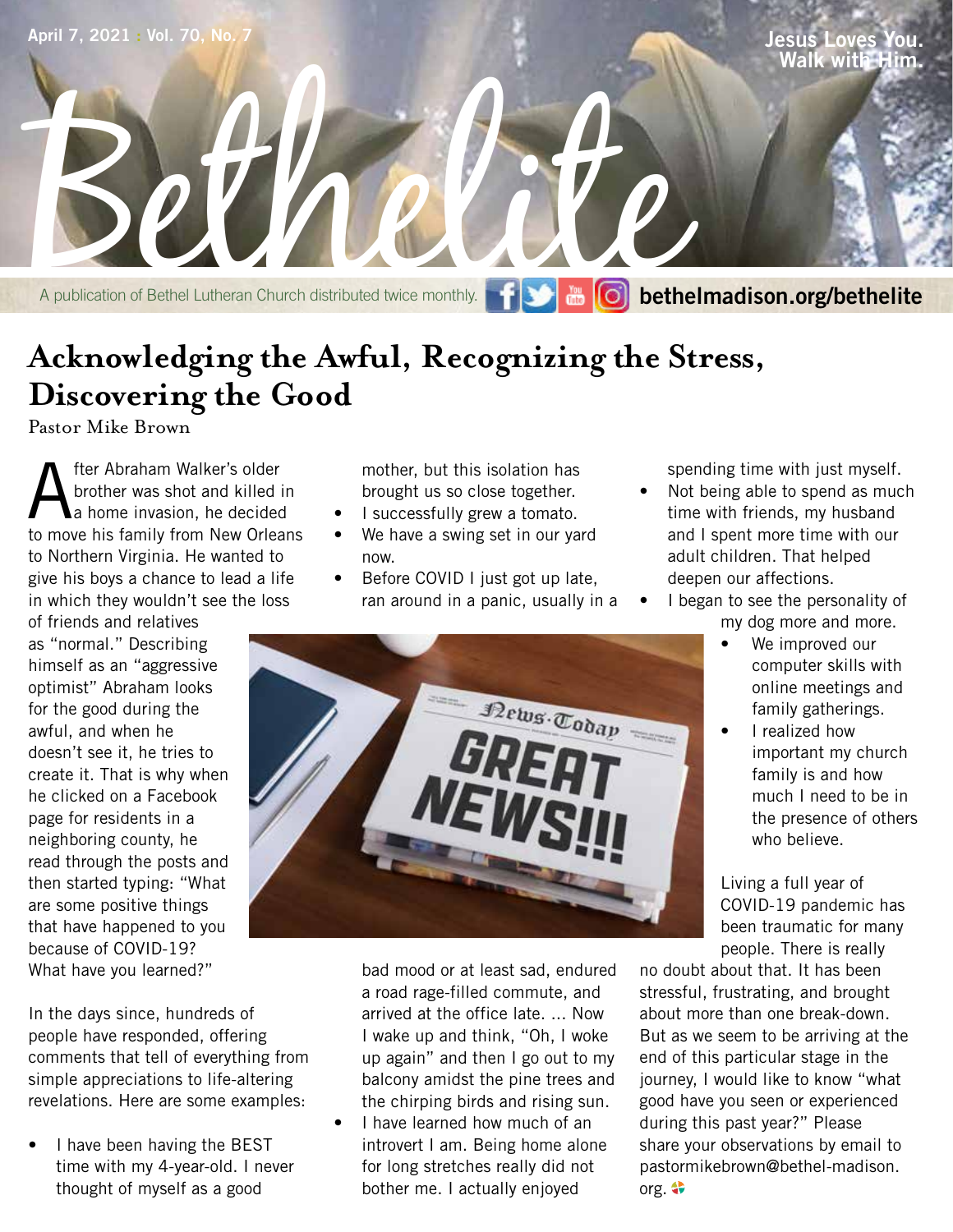# **Help My Unbelief**

Sermon Series April 11 - May 2



One of the glaring features of the story of Jesus' resurrection is the fact that when the disciples first heard the news, they refused to believe it (Mark 16:5-11, 16:12, Luke 24:11, John 20:25). To them, it seemed like "crazy talk." Jesus' life, death, and resurrection were beyond their experience or comprehension. Their acceptance and experience of the Risen Lord was neither natural nor immediate. Today, we live in a world with a super abundance of unbelief, skepticism, cynicism, and plain old doubt. That's why none of us should be surprised that, from time to time, many if not most Christians have a difficult time believing all or a part of Jesus' story. Join us the Sundays following Easter for an inspiring series of messages on this age-old topic.

**Apr 11 -** I Believe, Why Do I Doubt? **Apr 18** - I Don't Believe, Why Shouldn't I Doubt **Apr 25 -** How Much Do I Need to Believe? **May 2** - What You Didn't Know About Doubt



## **Back to Nature** Spring Edition



## **Apr 10; 9am-4pm; Bethel Horizons**

A family friendly day of outdoor activities at Bethel Horizons.

We know that friends and families are looking for ways to recreate and reconnect while being aware of Covid guidelines. We have just the place. Join us at Bethel Horizons where we have over 500 acres to share!

Activities:

- Hiking on Bethel Horizons numerous trails
- Live animals at the Nature Center
- Story book trail around Question Mark Pond
- Tree tapping demonstration
- Vertical Playground on our high ropes challenge course
- Kid friendly obstacle course at the high ropes challenge course

Space will be limited so register early! Lunch will not be provided by Horizons, you will need to bring your own meals, snacks and beverages. With any questions please contact Phil at phil@bethelhorizons.org.

**Register Here: https://tinyurl.com/w5x5r783**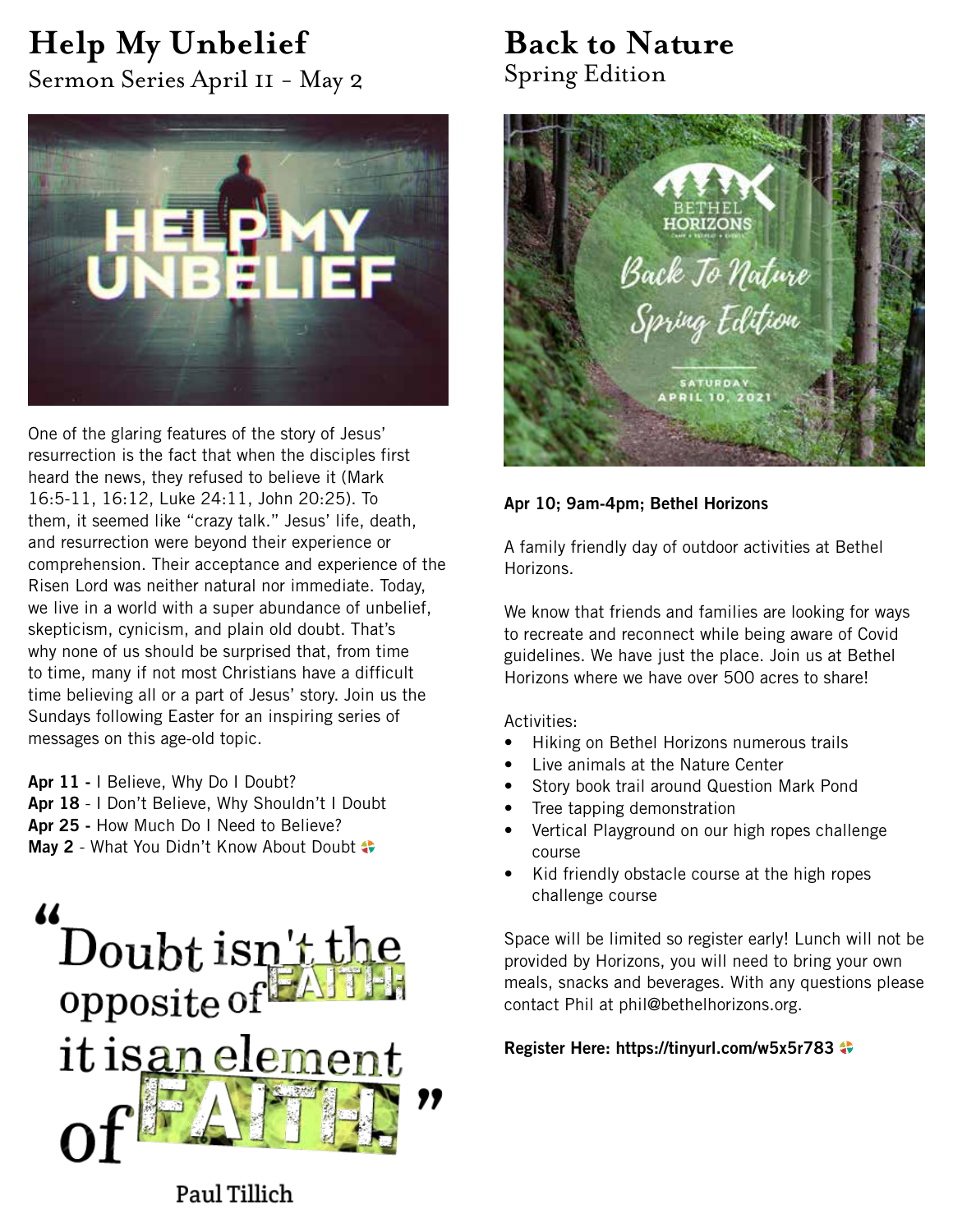## **Bethel Steps Toward Clean Energy** Council Adopts Resolution

**Whereas** we recognize billions of tons of CO2 are released into the atmosphere every year as a result of coal, oil, and gas production, and that human activity is producing greenhouse gas emissions at a record high, with no signs of slowing down, with the last four years being the four hottest on record according to the September 2019 World Meteorological Organization (WMO) report, putting us at least one degree Celsius above preindustrial levels and close to what scientists warn would be an "unacceptable risk", and by failing to act now to slow global carbon emissions, temperatures could rise to above three degrees Celsius by 2100, causing further irreversible damage to global ecosystems, jeopardizing the lives of hundreds of

**Whereas** the Bethel Caring for Creation Team has grown to include the active participation of many members, including David Knuti, Sigrid Knuti, John Kutzbach (in memoriam), Gisela Kutzbach, Todd Fansler, Wilda Nilsestuen, Rob Kohlhepp, Ashley Becker, Faith Fitzpatrick, and Tom Solheim, among others, and has worked diligently for six (6) full years to educate and inspire the congregation toward greater concern and stewardship of the creation;

**Whereas** the educational offerings and forums included Caring for Creation: Earth-Wise (Cal DeWitt of the UW-Nelson Institute for Environmental Studies, Future of the Yahara Watershed and Madison Lakes

> (Jennifer Seifert & Eric Booth of the UW Water Sustainability and Climate Project), Ecological Boundaries: from Wisconsin to the World (John Kutzbach 0f the UW Center for Climatic Research, Nelson Institute, and Bethel member), Pedestrians, Bikes, & Cities (David Cieslewicz

of the Wisconsin Bicycle Federation), Food, Land, and Water: Can Wisconsin

millions of people, and leading to greater human conflict over diminishing resources;

**Whereas** we affirm God as creator, leading us to embrace an incarnation theology that cherishes the continuing presence of God in, with, and under all physical reality, to declare that God blesses the world as "good" (Genesis 1:31), to assert that humankind is not only intimately related to



**And God said, "Let there be light" -- Genesis 1:3**

the rest of creation but is responsible for it as steward (Genesis 2:15), and to recognize that the creation itself "groans" (Romans 8:22) and waits for redemption;

**Whereas** we are descendants of a Lutheran Reformation heritage, in which Lutherans pioneered social services to the poor, the elderly, the sick, the oppressed, the marginalized—through hospitals, homes for the elderly, social ministry agencies, Lutheran Refugee and Immigration Service, Lutheran World Relief, and care and concern for creation;

**Whereas** ELCA Lutherans issued relevant social statements calling congregations to greater stewardship of creation, namely "Caring for Creation," and Sustainable Livelihood for All";

Find Its Way? (Jim Mason, Chief Counsel, Retired of the Wisconsin Dept. of Agriculture, Trade and Commerce Protection), The Intersection of Energy and Food Production (Gary Randolf, Director of Midwest Energy Policy Analysis of the UW Wisconsin Energy Institute), Safeguarding Wisconsin's Waters: Quality, Supply and Health Ecosystems (Jane Elder, Executive Director of the Wisconsin Academy of Sciences, Arts, and Letters), The Future of Nuclear Power in a Carbon-Constrained World (Michael Corradini, UW Distinguished Professor Emeritus, Engineering Physics), Entrusted: All is God's (Cal DeWitt, Environmental Sciences), Climate Change: Impacts on Wisconsin (Bob Lindmeier, Chief Meteorologist of WKOW), Solving the Global Climate Crisis: Clear Opportunities to Save Lives & Promote Global Health (Jonathan Patz of the UW Global Health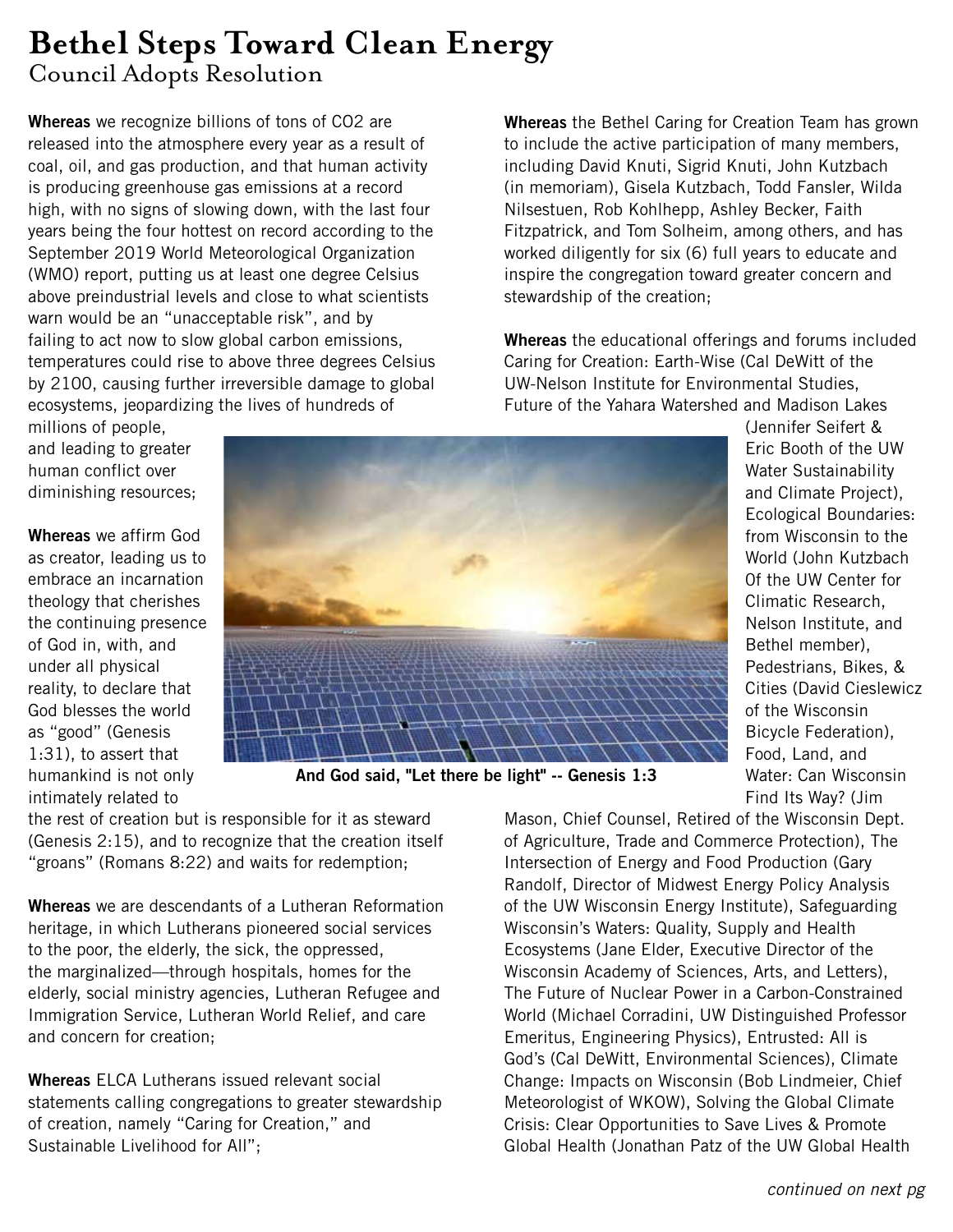### *continued from previous pg*

Institute), Earth Day Stewardship (John Kutzbach, of the UW Center for Climatic Research, Nelson Institute and Bethel member), Cars, Trucks, and the Environment (Todd Fansler, UW Madison Engine Research Center, Bethel member, and Honorary Fellow), Meeting Madison's Sustainability Goal (Jeanne Hoffman, Sustainability Manager of the City of Madison), Madison Lakes: Challenges Facing These Local and Regional Treasures (Steve Carpenter, UW Madison Emeritus Professor of Limnology and Environmental Science), MGE Energy 2030: Working for Sustainability (Leah Samson, Residential Services Manager), Dress Rehearsal for Climate Change (Connie Mutel, University of Iowa Institute of Hydraulic Research), Lessons in Climate Adaptation & Resilience from Wisconsin Communities: A Call to Action (Megan Levy, Wisconsin Office of Energy Innovation, Wisconsin Public Service Commission); and

**Whereas** the Caring for Creation Team brought a unanimous recommendation to the Property Resource Team on March 9, 2021 calling for investments both in the Madison Gas & Electric (MGE) Shared Solar program and in a Bethel rooftop solar array to maximize Bethel's efforts to reduce its carbon footprint; now, therefore, be it

**Resolved** that Bethel Lutheran Church enact the recommendations of the Property Team by taking a first step toward eliminating Bethel's entire carbon footprint with a commitment to the greatest good that can be done immediately to reduce Bethel's participation in the emission of CO2 through the Madison Gas and Electric Shared Solar program providing Bethel with up to 50% of its electricity use from clean solar energy, and followed with additional steps to consider and possibly adopt other clean energy options, including geothermal, wind energy, and solar panels on Bethel's roof as envisioned by the C4C Team, at the earliest time as is practically possible.  $\bullet$ 

## **In-Person Worship Registration**

**Praise the Lord! Bethel is now resuming in-person worship. Dane County public health orders have been adjusted allowing in-person mass gatherings. We will begin by offering worship in groups of 50 people. Since we are not yet "out of the woods" with the pandemic, we will continue to practice good COVID-19 safety protocols with all who enter the building. That means three things:**

**First,** this means that anyone who is exhibiting signs of Covid-19 or who has been exposed to the virus within 14 days is asked to avoid in-person worship. Online streamed worship will continue.

**Second,** all who wish to join in-person worship must pre-register. The current limit is 50 worshipers for each service.

**Third,** everyone will continue to wear masks the entire time we are in the building (except for those under 5 years of age). We will also maintain 6 feet physical distance from one another. At this time, there will be no coffee, donut holes, singing, or mingling with friends. But, that day will come!

When signing-up for worship, you may register yourself and any others in your household who will be joining you. Anyone else, such as friends or family who do not reside with you, must make separate reservations. If you will be accompanied to this service by a caregiver, be sure to include that person in your reservation.

Registration for worship is offered in two ways:

- 1. Online is the quickest.
	- a. Go here: www.bethel-madison.org/events
	- b. Find the date of the Sunday service you want to attend in the list of events and click on it.
	- c. At the bottom of the page click on the button for the service time you want to attend and register.
- 2. A phone call to the church at 608.257.3577.

Once you arrive at church, there will be one last registration check-in and a great big welcome. We look forward to seeing you!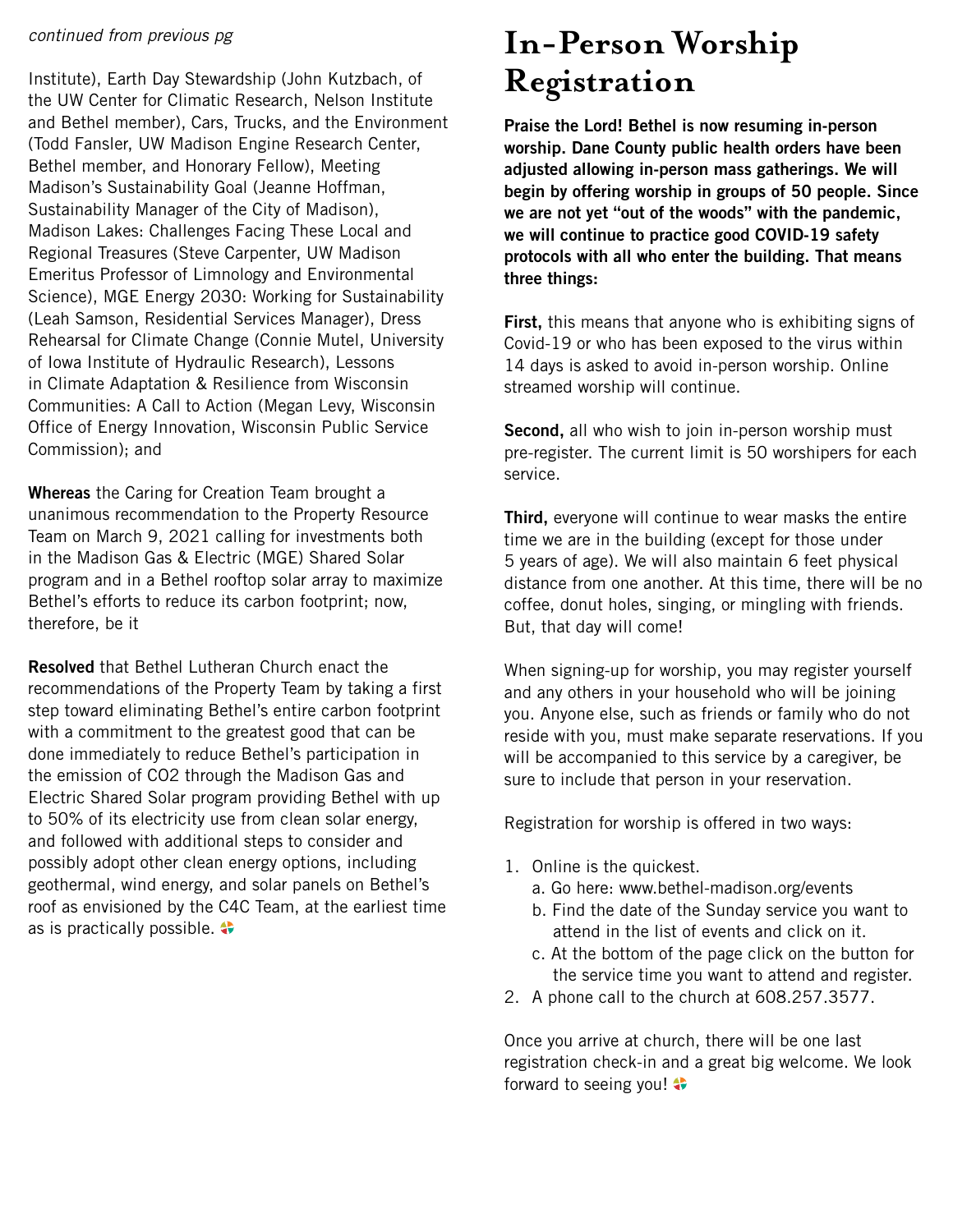## **Caring for Creation: Extreme Weather & Climate Change** April 20, 2021 at 7:30pm – Online Event

Wisconsin and the rest of the country have experienced an overall increase in extreme weather during recent decades. More extreme rainfall accounts for much of this trend, including some high-profile events such as the August 2018 record deluge in the Madison area. Climate models project a greater frequency and intensity of heavy rainfalls and heat waves in Wisconsin and elsewhere, pointing to an urgent need for adaptation strategies. Improvements in climate modeling are allowing greater confidence in predicting and attributing extreme weather occurrences. This presentation will highlight the major changes expected in extreme weather related to ongoing climate change.



**Steve Vavrus** is a Senior Scientist in the Nelson Institute Center for Climatic Research at the University of Wisconsin-Madison. He uses computer climate models and observational data to understand how our climate is changing across the world, including the Arctic and more



locally in Wisconsin. Extreme weather events are an important theme of his research, particularly how they might be affected by climate change. Steve is codirector of the Wisconsin Initiative on Climate Change Impacts (WICCI) and has been a long-time member of its Climate Working Group. He is also Coordinator of the Yahara Watershed Academy, an educational and leadership training program that promotes actionable sustainability in the Madison area..

**Register Here: https://tinyurl.com/6b8cvb9x**

## **Treasurer's Report**

|                          | Actual<br>February 2021 | 2021 budget<br>(full year) | Actual<br>February 2020 | 2020 budger<br>(full year) |
|--------------------------|-------------------------|----------------------------|-------------------------|----------------------------|
| Pledges received to date | 1,247,876               |                            | 1,327,175               |                            |
| Pledges per budget       |                         | 1,204,000                  |                         | 1,350,000                  |
| Operating revenue        | 333,192                 | 1,555,000                  | 273,665                 | 1,755,000                  |
| Non-Operating revenue    | 263,789                 | 364,613                    |                         | 215,805                    |
| Total revenue            | 596,981                 | 1,919,613                  | 273,665                 | 1,970,805                  |
| Expenses                 | (255, 960)              | (1,919,477)                | (337, 411)              | (1,970,718)                |
| New income               | 341,021                 | 136                        | (63, 745)               | 87                         |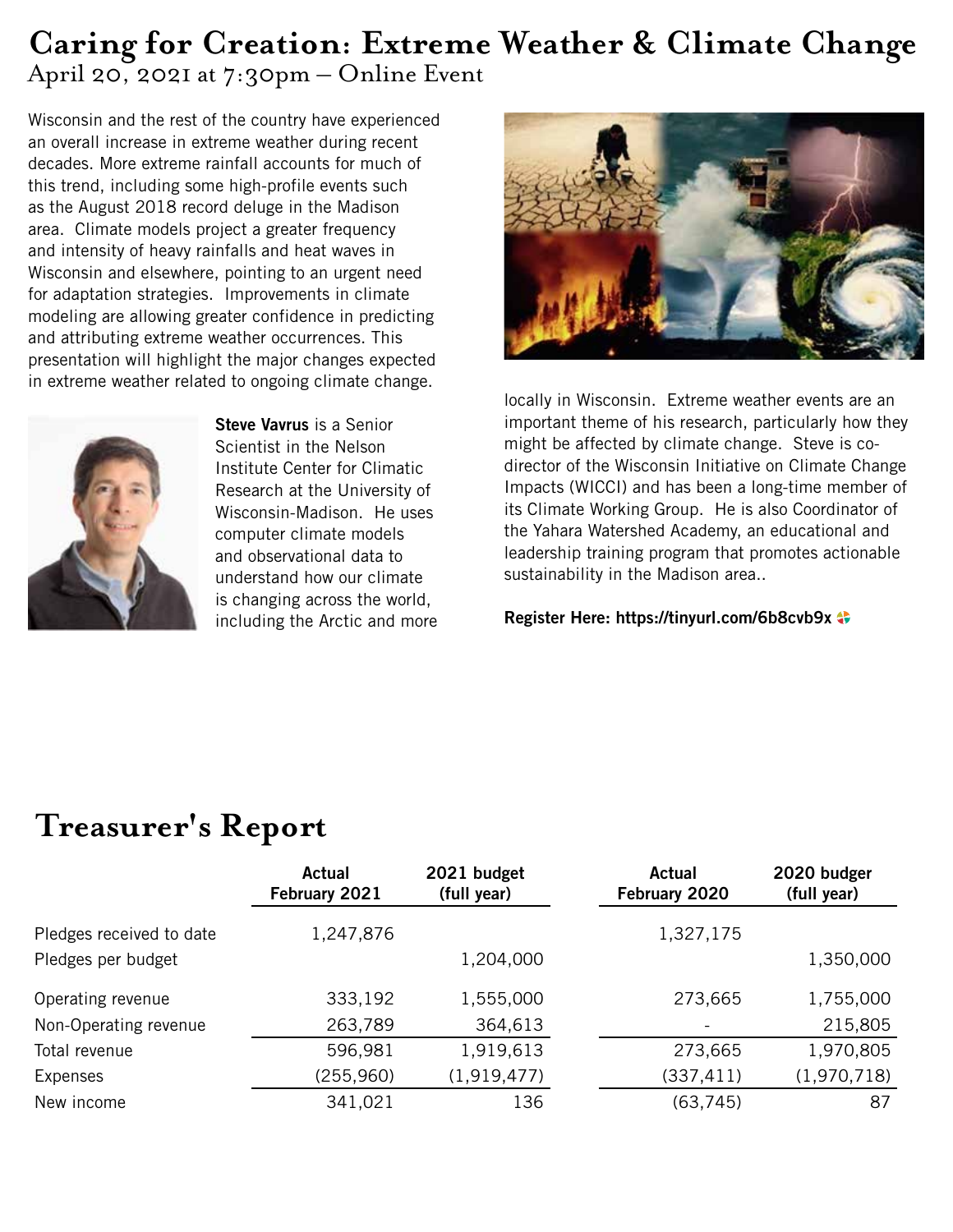# **A Call for Mercy & Justice**

Welcome to ACTJAM 2Q Focus on Racism in Health and Healthcare



If you've been around Bethel Horizons you know the four harmonies: God, nature, neighbors, and self. Living in faith is about caring with God for all creation. To be in harmony is to be in balance with.

But what if we're not? What if 2020 has knocked our selves out of balance? Restlessness. Fuzziness. On edge-iness. Exhaustion. The reality is we can't care about neighbors when we are frazzled. That's why self is one of the harmonies. It must be cared for.

Our theme for this quarter is health and healthcare, sponsored by Bethel healthcare providers. Given the havoc of Covid on ourselves and our neighbors we're going to focus on both - self and neighbor.

For ourselves, we'll look at restoring balance. One example is this 10-minute breath exercise at http://bit.ly/316IKz7. (Scroll down to play the audio.) People have noticed that YAHWEH – God – is the sound of breathing in (YAH) and out (WEH). To breathe is to be filled with God.

As we turn the lens on racial disparities in health, we see that Covid revealed and deepened fractures that have been there all along.

The announcement in February, 2021, was easily missed, mixed in with vaccine news, alerts of new virus variants and daily case and death updates. But there it was: life expectancy for Americans fell by a full year in the first six months of 2020, the biggest drop since World War II. And then further on: life expectancy for African Americans dropped by 2.7 years. Twenty plus years of gains wiped out. Just like that. The statistical life expectancy gap between Black and white Americans is now at six years, the widest since 1998.

Covid on its own did not cause the drop in life expectancy for African Americans. Rather, it exposed the underlying condition of racism and its effects on health that persist today. For example, Wisconsin has the worst Black infant mortality rate of all states.

It took until Medicare in 1966 for thousands of hospitals to become integrated. And as recently as 1986, some hospitals were still "dumping" - the practice of transferring "unsuitable" patients often based on income, and thus race. The Emergency Treatment and Labor Act (EMTALA) now prevents this practice.

ACTJAM activities will be "bite sized" to replace a Big Read book and a Big Watch movie. We'll use the Goldilocks method to offer a choice of small, medium, and larger amounts of material to read and/or watch. And we'll continue to come together periodically for conversation and discussion via Zoom.

Short activity guides for 2Q can be found on the ACTJAM page on Bethel's web site. Each guide includes self-care activities and ways to expand what you know about racial health disparities and their solutions. The Getting Started guide is on the ACTJAM page of the Bethel web site: www.bethel-madison.org/actiam.

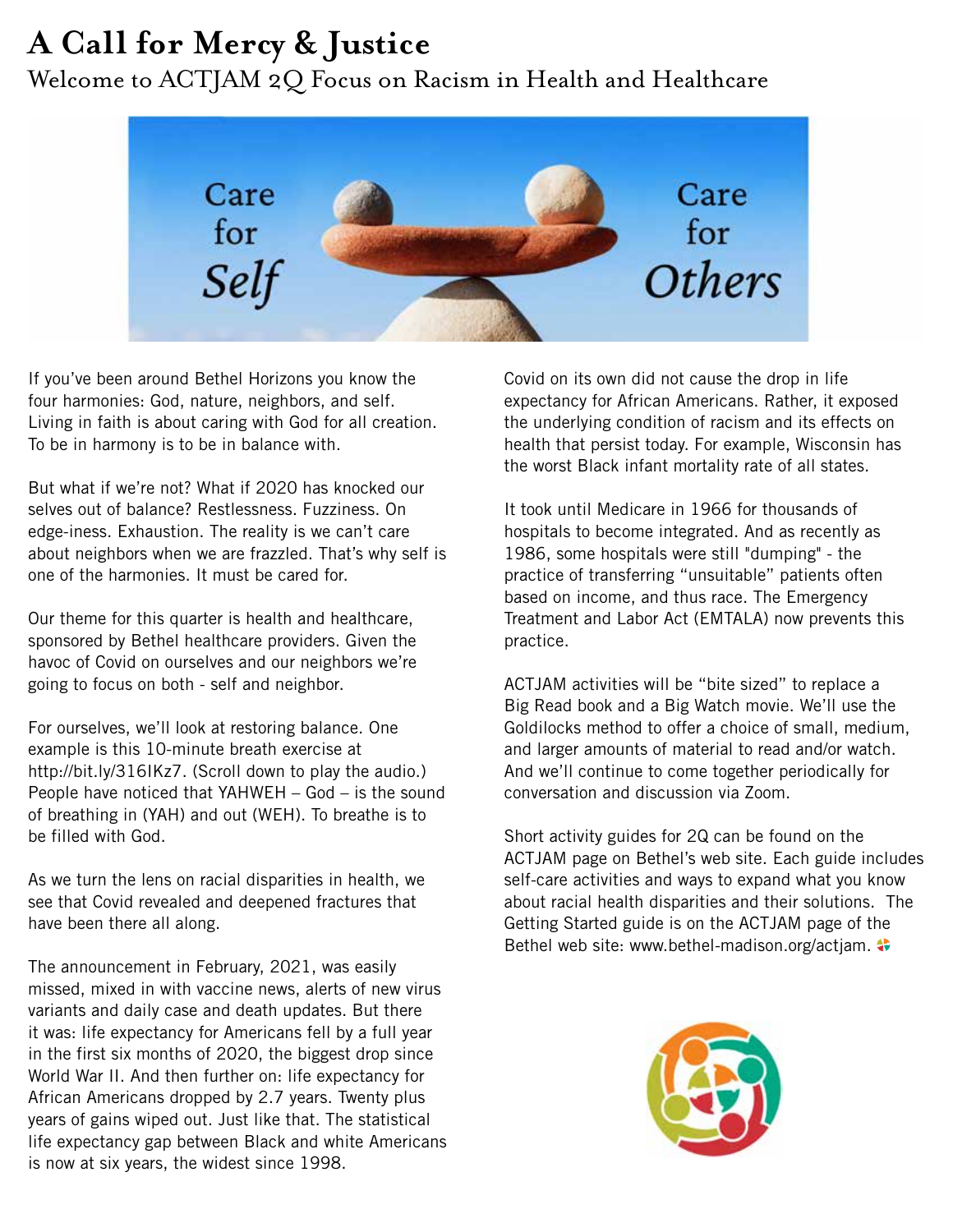# **Fireside Chats**



Pastor Mike will continue to host Fireside Chats on Tuesday evenings. If you have any questions you would like to ask, please send them to christal@ bethel-madison.org.  $\clubsuit$ 

**Men's Current Christian Concerns (Thursdays at 8:30am)** Men's Current Christian Concerns continues to meet each Thursday morning via a Zoom video conference. The meeting starts at 8:30am instead of 7am during this temporary rearrangement.

- **Apr 1**  Unforeseen Consequences of Corona Virus **Apr 7** - The Lonely Century
- **Apr 15** Gene Editing and Its Significance
- **Apr 22**  Japan's Future

**Apr 28** - Population Dynamics and Exponentials If you have questions, contact Larry Larrabee at 608.249.9982.

The **Men's Friday Book Study** is reading Near Occasions of Grace by Richard Rohr. The book will be concluded on April 16. Please feel free to join our Zoomed gatherings at 8am. We are just getting into this small book so it is really doable to get the book and catch up to us. For more information and the Zoom details, contact Larry Larrabee at lar3car2@gmail.com or 608.249.9982.

**Wednesday Night Live Streamed Lord's Supper** - Join us on Wednesdays at 6:30pm for the Lord's Supper. Every Wednesday until we are able to celebrate in person, Pastor Mike will lead us in a live-streamed Lord's Supper at 6:30pm on Bethel's Facebook or you can watch any time after 8pm on our YouTube channel. Everyone is asked to have wine/juice and bread ready for the evening's communion.

## **Thursday Contemplative Scripture Reading (Zoom)**

Join Pam Shellberg for a time of interactive, contemplative scripture reading. During each 45-minute period, we will read a passage from scripture and reflect on it by way of the ancient practice of lectio divina. This involves engaging the scripture with our minds, imaginations, and hearts – along with good measures of silence and sharing. Links provided in the Thursday Daily Devotion email for joining this group. Send any questions to Pam Shellberg at pam@bethel-madison.org.

# **Horizons Summer Camps**

Registration Now Open



Summer Camps are the cornerstone of Horizons' Ministry. Our camps run Sun-Fri for 8 different weeks over the summer from mid-June through mid-August. Our camps are open to all youth in 2nd-11th grades. Set your Summer Camp schedule now, we look forward to sharing sunshine and smiles with your child this summer!

## **More Info & to Register:**

https://tinyurl.com/phcvye8y

Contact the Horizons office at bethelhorizons@ bethelhorizons.org 608.257.3577 x334.

**Use Amazon Smile and Donate to Bethel** - Do you shop online using Amazon? Did you know you can donate to Bethel by doing your regular shopping through Amazon? By using Amazon Smile, they will donate 0.5% of the price of your purchase automatically to Bethel! How can you set this up? It's Easy!

- 1.Go to: http://smile.amazon.com (we recommend bookmarking this page for easy accessing)
- 2.Under the search bar click on the word "Supporting" in orange letters.
- 3.Select "Change your charity".
- 4.Type "Bethel Lutheran Church, Madison, WI"
- 5.Click the Search Button.
- 6.Click the Select button.

That's it! You will now be donating to Bethel every time you make a purchase. (Remember to use the Amazon Smile web page as that is how Amazon tracks your purchases for donation. If you use the regular Amazon page, your donation won't be recorded.) Your Contact: christal@bethel-madison.org

## **VIEW MORE OPPORTUNITIES: www.bethel-madison.org/events**